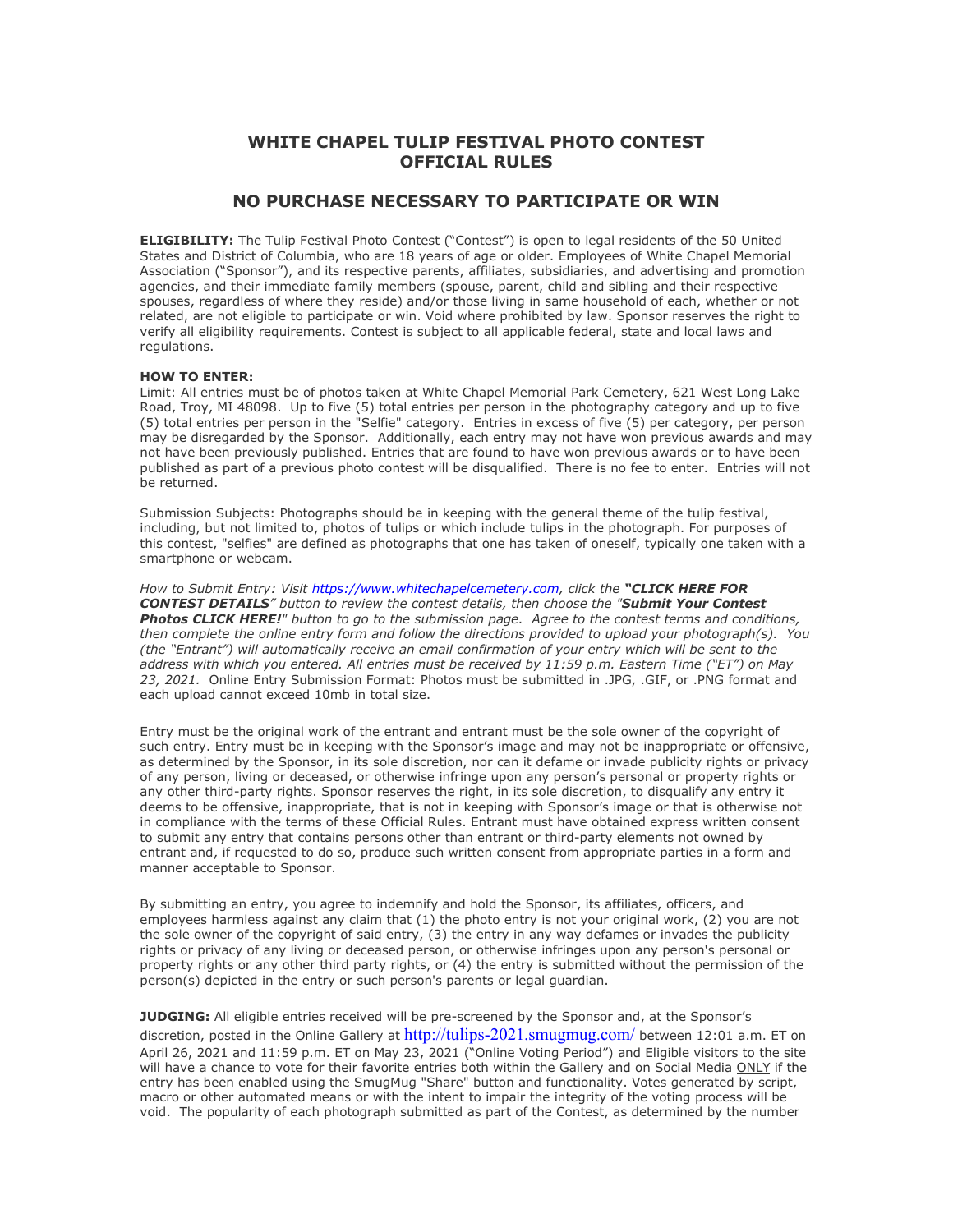of online votes received by each such Photograph, will be taken into consideration by the Sponsor when judging the submissions. Prize winners will be determined from among all eligible entries received by a panel of qualified judges chosen by Sponsor, based equally on the following criteria: Popularity of the photograph in online voting, Adherence to Theme, Composition and Creativity/Originality ("Judging Criteria"). The entrants who submitted the entry receiving the highest scores, as determined by the Sponsor in its sole discretion, will be awarded prizes as outlined herein.

In the event of a tie for any prize, an additional "tie-breaking" judge will determine the applicable winner from among those tied using the Judging Criteria. Sponsor reserves the right to not award any prize if, in its sole discretion, an insufficient number of eligible and qualified entries are received. Decisions of Sponsors and judges are final and binding.

**WINNER NOTIFICATION:** Winners will be notified by telephone, mail and/or e-mail on or about June 18, 2021 and will be required to execute and return an Affidavit of Eligibility and Liability and, unless prohibited, a Publicity Release (including a Publicity Release signed by each of the entrant and each person appearing in the winning photo, or if the photo is of a minor, by such minor's parent or legal guardian), a W-9 Form and any additional documents that may be required by prize provider within fourteen (14) days of date of issuance. Noncompliance with this time period or with these Official Rules, or the return of any prize notification as undeliverable, may result in disqualification and, at the Sponsor's discretion, the prize will be awarded to an applicable runner-up.

**PRIZES: First Prize:** A \$500 gift card (such as MasterCard gift card). **Second Prize:** A \$200 gift card (such as MasterCard gift card). **Third Prize:** A \$100 gift card (such as MasterCard gift card). **"Selfie" Prize:** a \$200 app gift card (such as Apple Store or Google Play gift card).

All federal, state and local taxes as well as any costs and expenses associated with prize acceptance and use not specified herein as being awarded are sole responsibility of each winner. Prizes are awarded "as is" with no warranty or guarantee, either express or implied by the Sponsor. Limit one (1) prize per household.

**USE OF ENTRY:** By submitting an entry, Entrant grants Sponsor and its designees an irrevocable, royalty-free, non-exclusive, worldwide, perpetual license to use the entry and his/her name, city and state of residence for credit purposes in Sponsor's promotional purposes, without further compensation, notification or permission, unless prohibited by law. In addition, each winner grants to the Sponsor and its designees an irrevocable, royalty-free, non-exclusive, worldwide, perpetual license to use and distribute the entry (as submitted, or as cropped by Sponsor), and his/her name, city and state of residence for credit purposes, in any and all media now or hereafter known, including without limitation in Sponsor's website(s), for purposes of promotion of this Contest and other Sponsor contests and/or for purposes of advertising and promoting Sponsor and, except as otherwise stated herein, without further compensation, notification or permission, unless prohibited by law.

**Use of Personal Information:** Your personal information collected in connection with this Contest may be used by Sponsor, its subsidiaries and/or affiliates for its marketing and promotional purposes. Sponsor will not sell the entrant's personal information.

**MISCELLANEOUS:** Released Parties (as defined below) are not responsible for late, lost, garbled, damaged, incomplete, delayed, undelivered, or misdirected entries or photographs or for computer, technical, printing, typographical, human or other errors relating to or in connection with the Contest, including, without limitation, inability to access any website associated with the Contest, errors which may occur in the administration of the Contest, the processing or judging of entries, the announcement of the prizes or in any Contest-related materials. If for any reason the Contest (or any portion thereof) is not capable of running as planned, including infection by tampering, unauthorized intervention, fraud, technical failures, or any other causes which corrupt or affect the administration, security, fairness, integrity, or proper conduct of this Contest, Sponsor reserves the right, at its sole discretion, to cancel, terminate, modify or suspend the Contest and, if terminated, at their discretion, determine winners from among all non-suspect, eligible entries received up to time of such action using judging procedure described above. By participating, entrant agrees (i) to be bound by the terms of these Official Rules and the decisions of the Sponsors and judges, which are final and binding in all respects, and (ii) to hold Sponsor and its respective parents, affiliates, subsidiaries, prize suppliers and advertising and promotion agencies, and the respective directors, officers, employees and agents of the foregoing (collectively, the "Released Parties"), harmless against any and all claims and liability arising, in whole or in part, directly or indirectly, out of or in connection with participation in this Contest, acceptance and use of any prize or Released Parties' use of any of the rights granted herein. Sponsor may disqualify (and void all associated entries) anyone from participating in the Contest or winning a prize if, in its sole discretion, it determines that such person is attempting to undermine the legitimate operation of the Contest by cheating, deception or other unfair practices, or intending to annoy, abuse, threaten or harass any other entrant or